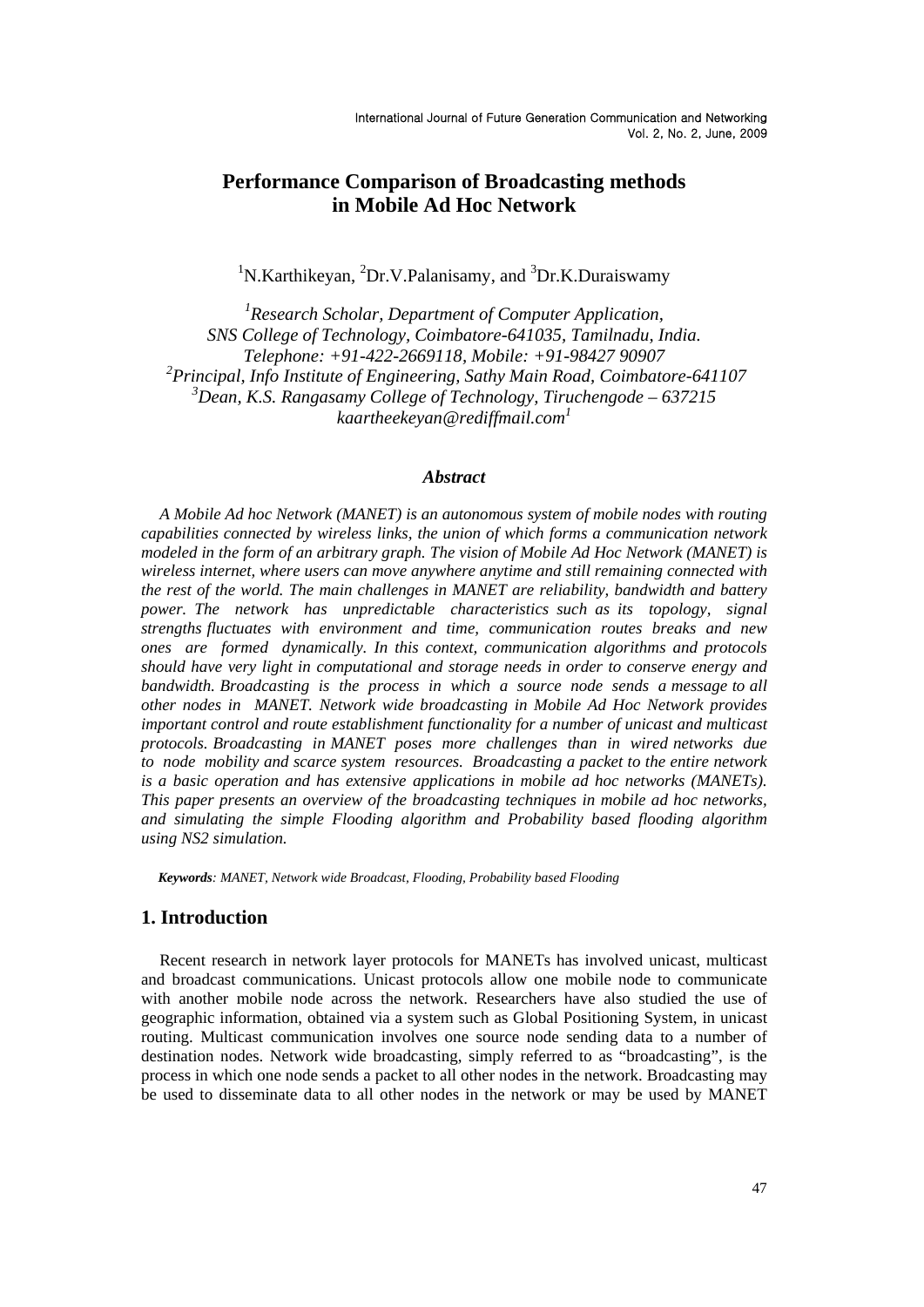unicast or multicast routing protocols to disseminate control information. For example, many unicast routing protocols such as Dynamic Source Routing (DSR) [1], Ad Hoc On Demand Distance Vector (AODV) [2], Zone Routing Protocol (ZRP) [3] and Location Aided Routing (LAR) [4] use broadcasting to establish routes. Currently, these protocols all rely on a simplistic form of broadcasting called Flooding, in which each node (or all nodes in a localized area) retransmits each received unique packet exactly one time. The main problems with Flooding are that it typically causes unproductive and often harmful bandwidth congestion, as well as inefficient use of node resources. In MANET, broadcasting is used in the route discovery process in several routing protocols, when advising an error message to erase invalid routes from the routing table, or as an efficient mechanism for reliable multicast in a fast moving MANET. In MANETs with the promiscuous receiving node, the traditional blind flooding incurs significant redundancy, collision, and contention, which is known as the broadcast storm problem [5]. Efficient broadcasting in a MANET focuses on selecting a small forward node set while ensuring broadcast coverage. Ad hoc wireless networks are dynamic in nature. Due to this dynamic nature, global information/infrastructure such as minimal spanning tree is no longer suitable to support broadcasting in ad hoc networks.

### **2. Broadcasting in MANET**

Broadcasting means one node sends a packet to all other nodes in a network. Efficient broadcasting in a mobile ad hoc network focuses on selecting a small forward node set while ensuring broadcast coverage. The objective is to determine a small set of forward nodes to ensure full coverage. A formal framework is used to model inaccurate local views in MANETs, where full coverage is guaranteed if three sufficient conditions connectivity, link availability, and consistency are met. A MANET consists of a set of mobile hosts that may communicate with one another from time to time. No base stations are supported. Each host is equipped with a CSMA/CA (carrier sense multiple access with collision avoidance) transceiver. In such environment, a host may communicate with another directly or indirectly. In the latter case, a multi hop scenario occurs, where the packets originated from the source host are relayed by several intermediate hosts before reaching the destination. The broadcast problem refers to the sending of a message to other hosts in the network. The problem considered here has the following characteristics. In a broadcast process, each node decides its forwarding status based on given neighborhood information and the corresponding broadcast protocol. Most existing broadcast schemes assume either the underlying network topology is static during the broadcast process such that the neighborhood information can be updated in a timely manner. The results in show that existing static network broadcast schemes perform poorly in terms of delivery ratio when nodes are mobile. There are two sources that cause the failure of message delivery.

**Collision**: The message intended for a destination collides with another message. **Mobility nodes:** A former neighbor moves out of the transmission range of the current node (i.e., it is no longer a neighbor).

#### **Random delay time**

Many of the broadcasting protocols require a node to keep track of redundant packets received over a short time interval in order to determine whether to rebroadcast. That time interval, which we have arbitrarily termed "Random Delay Time" (RDT), is randomly chosen from a uniform distribution between 0 and  $T_{\text{max}}$  seconds, where  $T_{\text{max}}$  is the highest possible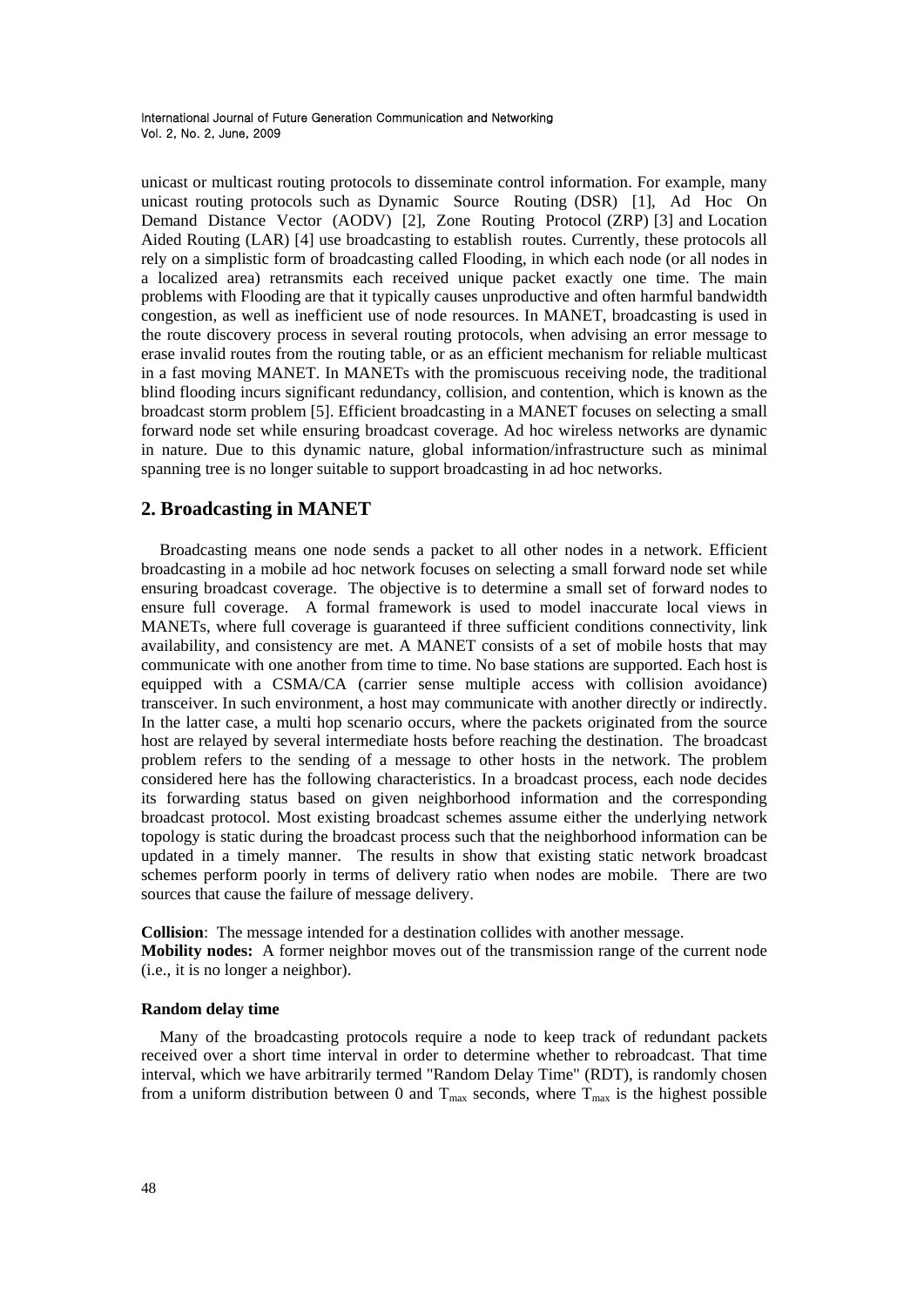delay interval. This delay in transmission accomplishes two things. First it allows nodes sufficient time to receive redundant packets and assess whether to rebroadcast. Second, the randomized scheduling prevents the collisions. An important design consideration is the implementation of the random delay time. One approach is to send broadcast packets to the MAC layer after a short random time similar to the jitter. In this case, packets remain in the interface queue (IFQ) until the channel becomes clear for broadcast. While the packet is in the IFQ, redundant packets may be received, allowing the network layer to determine if rebroadcasting is still required. If the network layer protocol decides the packet should not be rebroadcast, it informs the MAC layer to discard the packet. A second approach is to implement the random delay time as a longer time period and keep the packet at the network layer until the RDT expires. Retransmission assessment is done considering all redundant packets during the RDT. After RDT expiration, the packet is either sent to the MAC layer or dropped. No attempts are made by the network layer to remove the packet after sending it to the MAC layer.

## **3. Broadcasting methods**

Broadcasting methods have been categorized into four families utilizing the IEEE 802.11 MAC specifications [6]. Note that for the comparisons of these categories the reader is referred to [7].

**Simple flooding** [8,9]: requires each node in a MANET to rebroadcast all packets. **Probability based** [10] : assigns probabilities to each node to rebroadcast depending on the topology of the network.

**Area based** [10] :common transmission distance is assumed and a node will rebroadcast if there is sufficient coverage area.

**Neighborhood based** [11–15] : State on the neighborhood is maintained by neighborhood method, and the information obtained from the neighboring nodes is used for rebroadcast.

### **3.1 Simple flooding method**

In this method, a source node of a MANET disseminates a message to all its neighbors, each of these neighbors will check if they have seen this message before , if yes the message will be dropped, if not the message will redisseminated at once to all their neighbors. The process goes on until all nodes have the message. Although this method is very reliable for a MANET with low density nodes and high mobility but it is very harmful and unproductive as it causes severe network congestion and quickly exhaust the battery power. Blind flooding ensures the coverage; the broadcast packet is guaranteed to be received by every node in the network, providing there is no packet loss caused by collision in the MAC layer and there is no high-speed movement of nodes during the broadcast process. However, due to the broadcast nature of wireless communication media, redundant transmissions in blind flooding may cause the broadcast storm problem [16], in which redundant packets cause contention and collision.

### **3.2 Probability based approach**

**3.2.1. Probabilistic scheme:** The Probabilistic scheme from [10] is similar to Flooding, except that nodes only rebroadcast with a predetermined probability. In dense networks multiple nodes share similar transmission coverage. Thus, randomly having some nodes not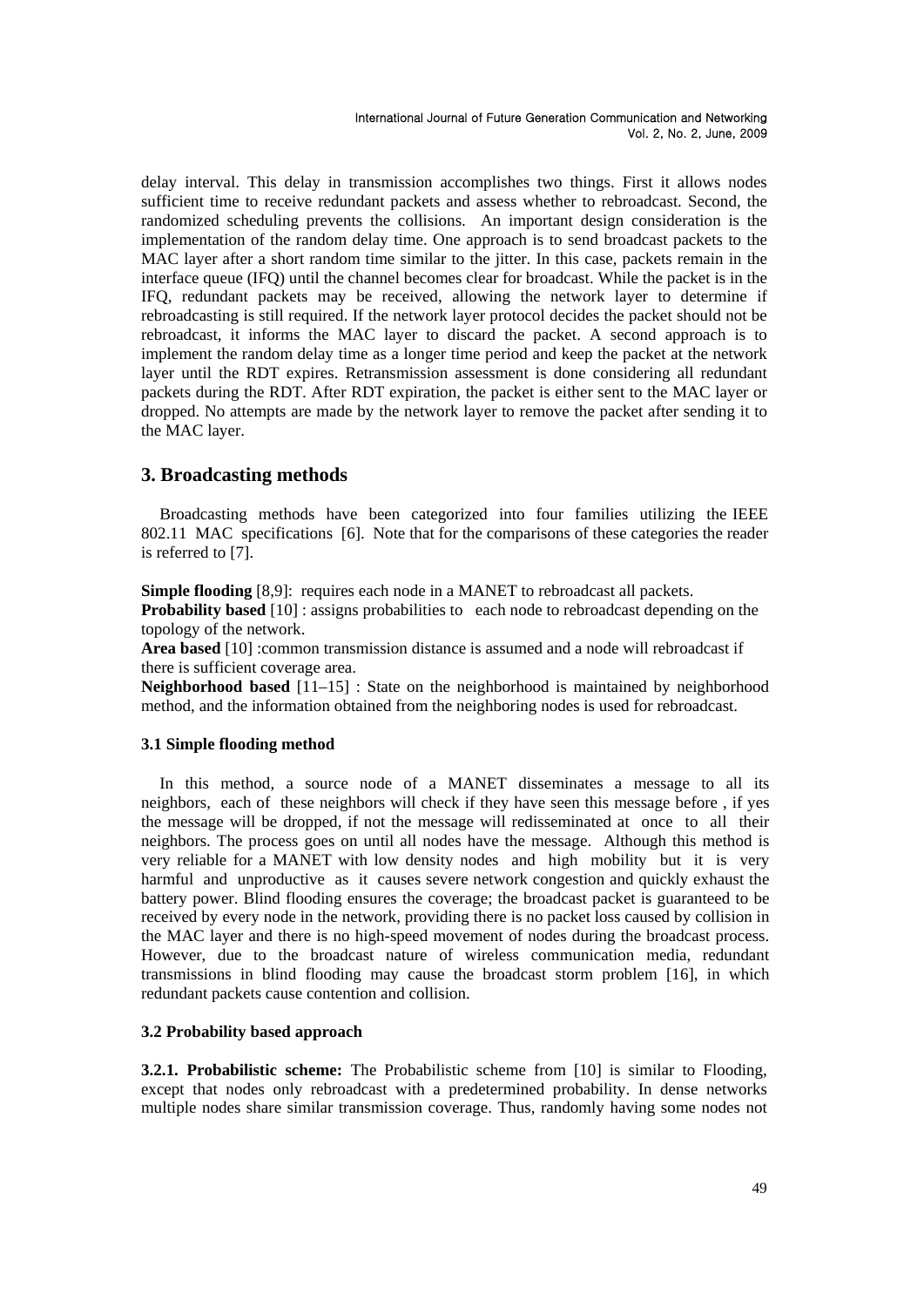rebroadcast saves node and network resources without harming delivery effectiveness. In sparse networks, there is much less shared coverage; thus, nodes won't receive all the broadcast packets with the Probabilistic scheme unless the probability parameter is high. When the probability is 100%, this scheme is identical to Flooding.

**3.2.2. Counter-Based scheme:** Ni et al [10] show an inverse relationship between the number of times a packet is received at a node and the probability of that node being able to reach additional area on a rebroadcast. This result is the basis of their Counter-Based scheme. Upon reception of a previously unseen packet, the node initiates a counter with a value of one and sets a RDT (which is randomly chosen between 0 and  $T_{\text{max}}$  seconds). During the RDT, the counter is incremented by one for each redundant packet received. If the counter is less than a threshold value when the RDT expires, the packet is rebroadcast. Otherwise, it is simply dropped. From [10], threshold values above six relate to little additional coverage area being reached.

### **3.3 Area based methods**

Suppose a node receives a packet from a sender that is located only one meter away. If the receiving node rebroadcasts, the additional area covered by the retransmission is quite low. On the other extreme, if a node is located at the boundary of the sender node's transmission distance, then a rebroadcast would reach significant additional area, 61% to be precise [10]. A node using an Area Based Method can evaluate additional coverage area based on all received redundant transmissions. We note that area based methods only consider the coverage area of a transmission; they don't consider whether nodes exist within that area.

**3.3.1. Distance-Based scheme:** A node using the Distance-Based Scheme compares the distance between itself and each neighbor node that has previously rebroadcast a given packet1. Upon reception of a previously unseen packet, a RDT is initiated and redundant packets are cached. When the RDT expires, all source node locations are examined to see if any node is closer than a threshold distance value. If true, the node doesn't rebroadcast.

**3.3.2. Location-Based scheme:** The Location-Based scheme [10] uses a more precise estimation of expected additional coverage area in the decision to rebroadcast. In this method, each node must have the means to determine its own location, e.g., a Global Positioning System (GPS). Whenever a node originates or rebroadcasts a packet it adds its own location to the header of the packet. When a node initially receives a packet, it notes the location of the sender and calculates the additional coverage area obtainable were it to rebroadcast. If the additional area is less than a threshold value, the node will not rebroadcast, and all future receptions of the same packet will be ignored. Otherwise, the node assigns a RDT before delivery. If the node receives a redundant packet during the RDT, it recalculates the additional coverage area and compares that value to the threshold. The area calculation and threshold comparison occur with all redundant broadcasts received until the packet reaches either its scheduled send time or is dropped.

#### **3.4. Neighbor Knowledge method**

**3.4.1. Self pruning:** Self Pruning is an effective method in reducing broadcast redundancy. Each node in this approach is required to have knowledge of its neighbors, this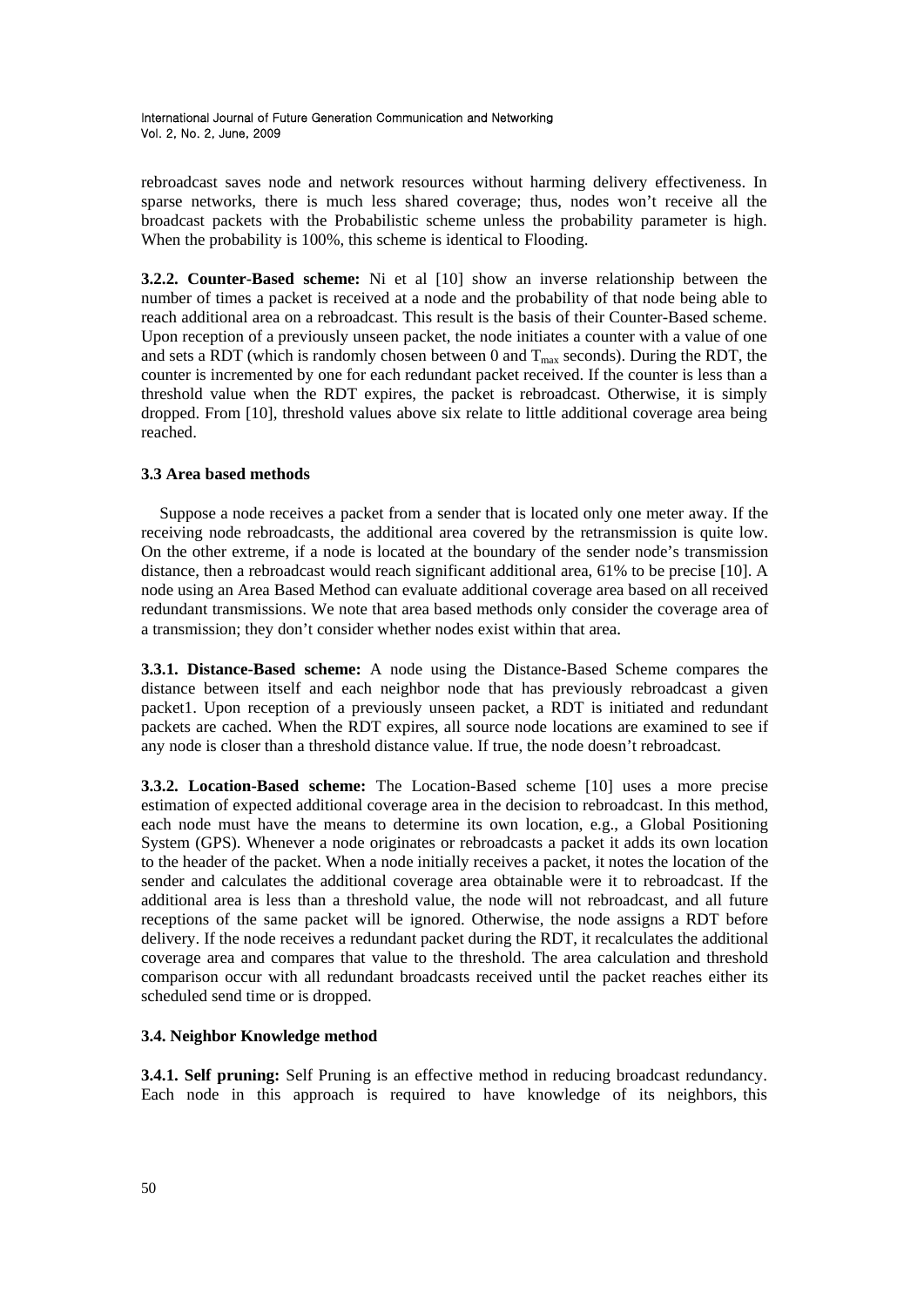knowledge can be achieved by periodic "Hello" messages. The receiving node will first compare its neighbor lists to that of sender's list, the receiving node will rebroadcast if the additional nodes could be reached, otherwise the receiving node will drop the message. This is the simplest approach in the neighbor knowledge method. In Figure 1, after receiving a message from node 2 node 1 will rebroadcast the message to node 4 and node 3 as it's only additional nodes. Note that node 5 also will rebroadcast the same message to node 4 as it's only additional node. In this situation still the message redundancy takes place.



Figure 1. Self Pruning approach

**3.4.2. Ad Hoc Broadcasting approach:** In this approach, only nodes selected as gateway nodes and a broadcast message header are allowed to rebroadcast the message. The approach is described as follows:

Locate all two hop neighbors that can only be reached by a one hop neighbor. Select these one hop neighbors as gateways.

Calculate the cover set that will receive the message from the current gateway set for the neighbors not yet in the gateway set, find the one that would cover the most two hop neighbors not in the cover set. Set this one hop neighbor as a gateway.

Repeat process 2 and 3 until all two hop neighbors are covered.

When a node receives a message and is a gateway, this node determines which of its neighbors already received the message in the same transmission.



Figure 2. Ad hoc broadcasting approach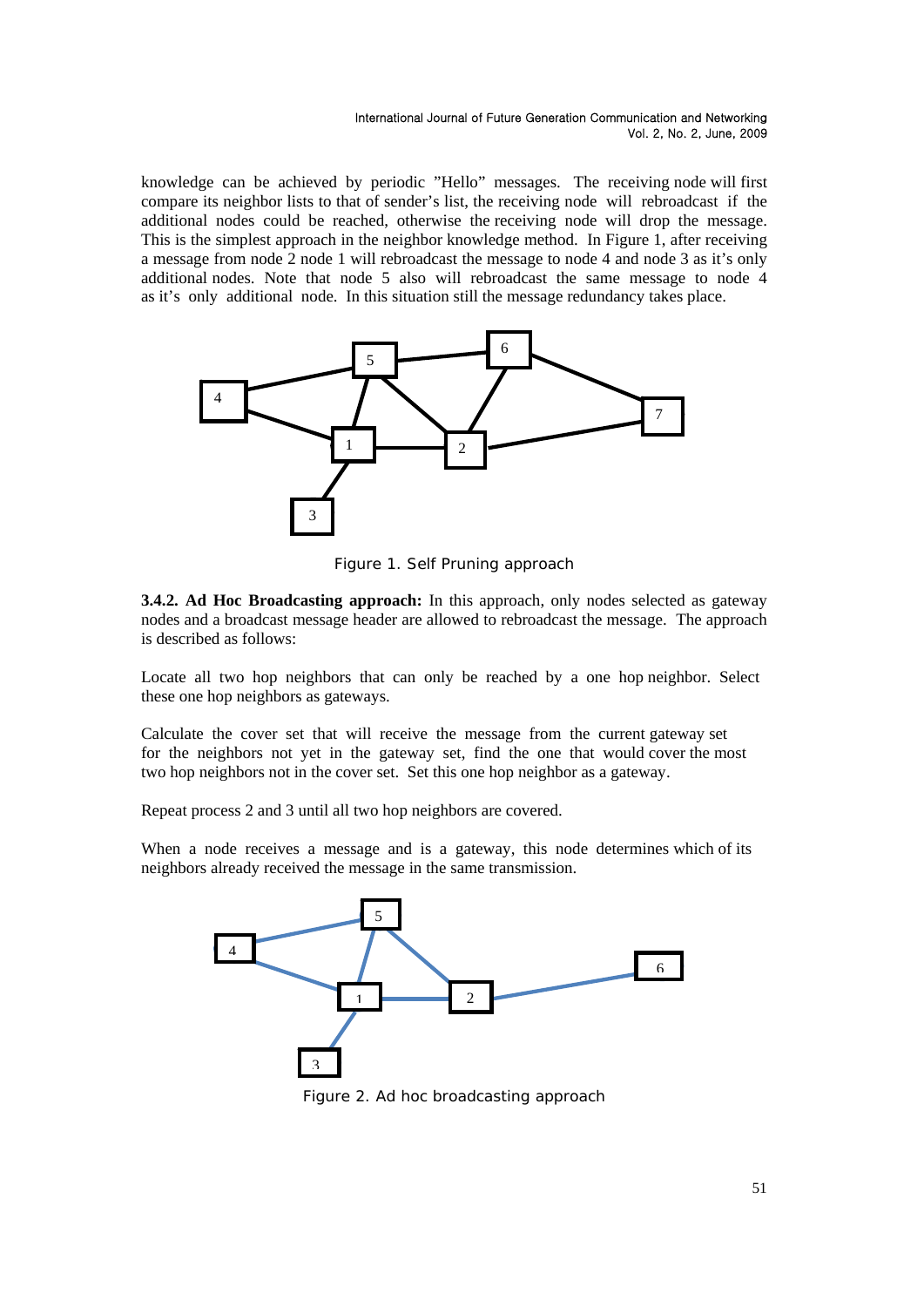In Figure 2 Ad hoc broadcasting approach, node 2 has 1, 5 and 6 nodes as one hop neighbors, 3 and 4 nodes has two hop neighbors. Node 3 can be reached through node 1 as a one hop neighbor of node 2. Node 4 can be reached through node 1 or node 5 as one hop neighbors of node 2. Node 3 selects node 1 as a gateway to rebroadcast the message to nodes 3 and 4. Upon receiving the message node 5 will not rebroadcast the message as it is not a gateway.

### **3.5. Cluster Based methods**

The clustering approach has been used to address traffic coordination schemes [15], routing problems [16] and fault tolerance issues [17]. Note that cluster approach proposed in [15] was adopted to reduce the complexity of the storm broadcasting problem. Each node in a MANET periodically sends "Hello" messages to advertise its presence. Each node has a unique ID. A cluster is a set of nodes formed as follows. A node with a local minimal ID will elect itself as a cluster head. All surrounding nodes of a head are members of the cluster identified by the heads ID. Within a cluster, a member that can communicate with a node in another cluster is a gateway. To take mobility [19] into account, when two heads meet, the one with a larger ID gives up its head role. This cluster formation is depicted in Figure 3.



Figure 3. Clustering in MANET

Ni et al [10] assumed that the cluster formed in a MANET will be maintained regularly by the underlying cluster formation algorithm. In a cluster, the heads rebroadcast can cover all other nodes in its cluster. To rebroadcast message to nodes in other clusters, gateway nodes are used, hence there is no need for a non-gateway nodes to rebroadcast the message. As different clusters may still have many gateway nodes, these gateways will still use any of the broadcasting approaches to determine whether to rebroadcast or not. Ni et al [10] showed that the performance of the cluster based method where the location based approach was incorporated compared favorably to the original location based scheme. The method saved much more rebroadcasts and leads to shorter average broadcast latencies. Unfortunately, the reachability was unacceptable in low density MANETs.

#### **3.6. Shortcoming of existing broadcasting methods**

The shortcomings are deduced from detailed comparative studies in [7]. All methods apart from neighbor based methods require more rebroadcasts, with respect to the number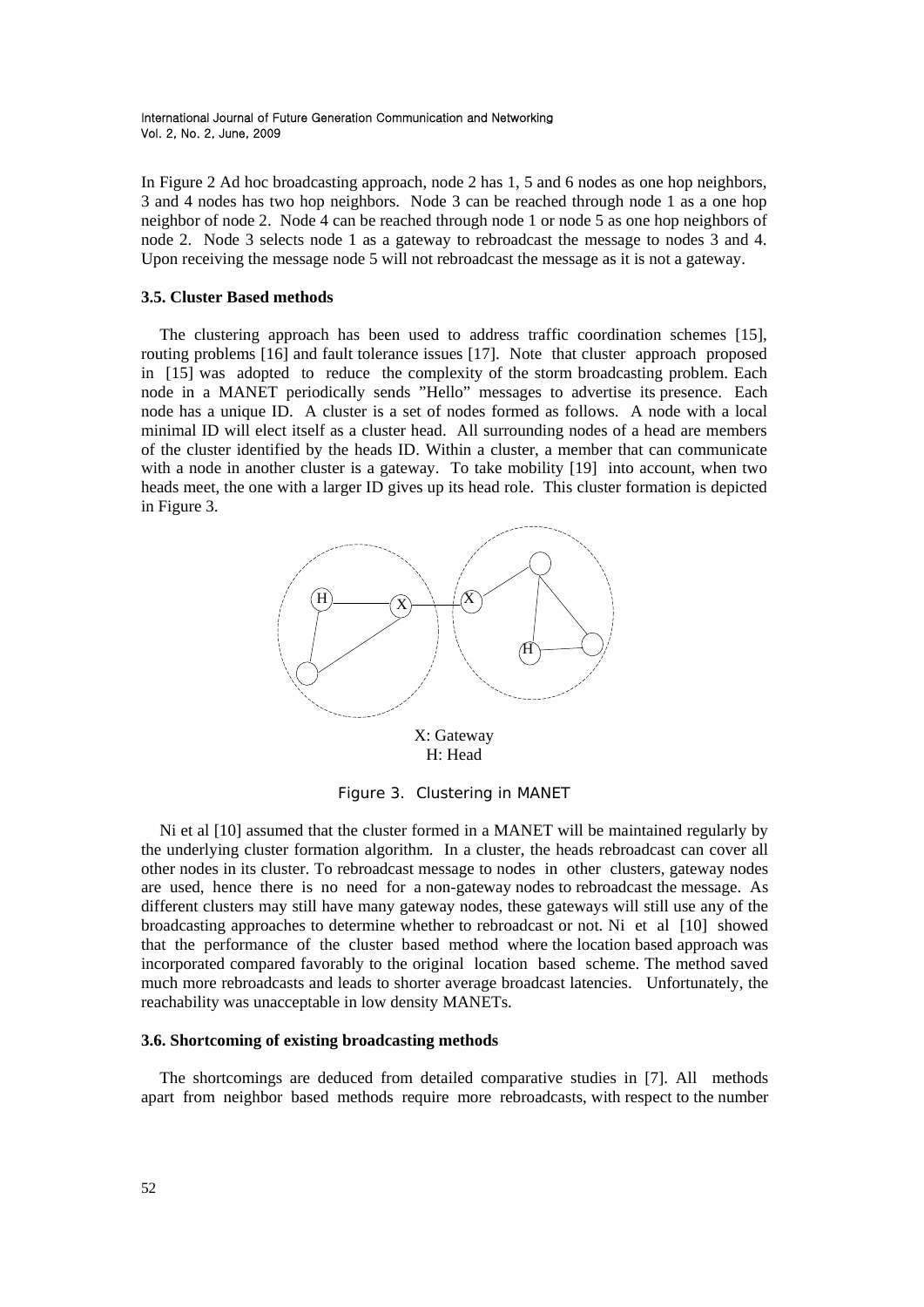of retransmitting nodes [10]. Methods that make use of RAD suffer in high density MANETs unless a mechanism to adapt a nodes RAD to its local environmental behavior are developed. Because it does not use local information to decide whether to rebroadcast or not, the ad hoc broadcasting approach have difficulties in a very high mobile MANET.

Base on the comparative studies by [7], none of the existing broadcasting protocols are satisfactory for wide ranging MANET environments. Because of its adaptive nature, scalable broadcast approach has significant improvements over the non adaptive approaches. Due to these shortcomings there is a need to develop new efficient broadcasting approaches with the common goal of conserving the available scarce resource in MANETs.

### **4. The Broadcasting Algorithms under Evaluation**

#### **4.1. Simple flooding algorithm - Algorithm I**

The simple flooding algorithm with respect to normalized routing load is implemented in Algorithm I using NS2 Simulation. The steps are as follows:

The algorithm for simple flooding starts with a source node broadcasting a packet to all neighbors.

Each of those neighbors in turn rebroadcast the packet exactly one time and This continues until all reachable network nodes have received the packet.

#### **4.2. Probability based flooding algorithm - Algorithm II**

The probability based flooding algorithm with respect to normalized routing load is implemented in Algorithm-II using NS2 Simulation. The Probabilistic scheme is similar to Flooding, except that nodes only rebroadcast with a predetermined probability. The algorithm for Simple Flooding starts with a source node broadcasting a packet to all neighbors. Each of those neighbors in turn may rebroadcast the packet exactly one time with respect to some random condition. And this continues until all reachable network nodes have received the packet. When the probability is 100%, this scheme is identical to Flooding.

### **5. Simulation Results and Analysis**

NS-2[18] is a discrete event network simulator that has begun in 1989 as a variant of the REAL network simulator. Initially intended for wired networks, the Monarch Group at CMU have extended NS-2 to support wireless networking such as MANET and wireless LANs as well. Most MANET routing protocols are available for NS-2, as well as an 802.11 MAC layer implementation. NS-2's code source is split between C++ for its core engine and OTcl, an object oriented version of TCL for configuration and simulation scripts. The combination of the two languages offers an interesting compromise between performance and ease of use. Implementation and simulation under NS-2 consists of the following steps:

Implementing the protocol by adding a combination of C++ and OTcl code to NS-2's source base;

Describing the simulation in an OTcl script; Running the simulation and Analyzing the generated trace files.

Implementing a new protocol in  $NS-2$  typically requires adding  $C++$  code for the protocol's functionality, as well as updating key NS-2 OTcl configuration files in order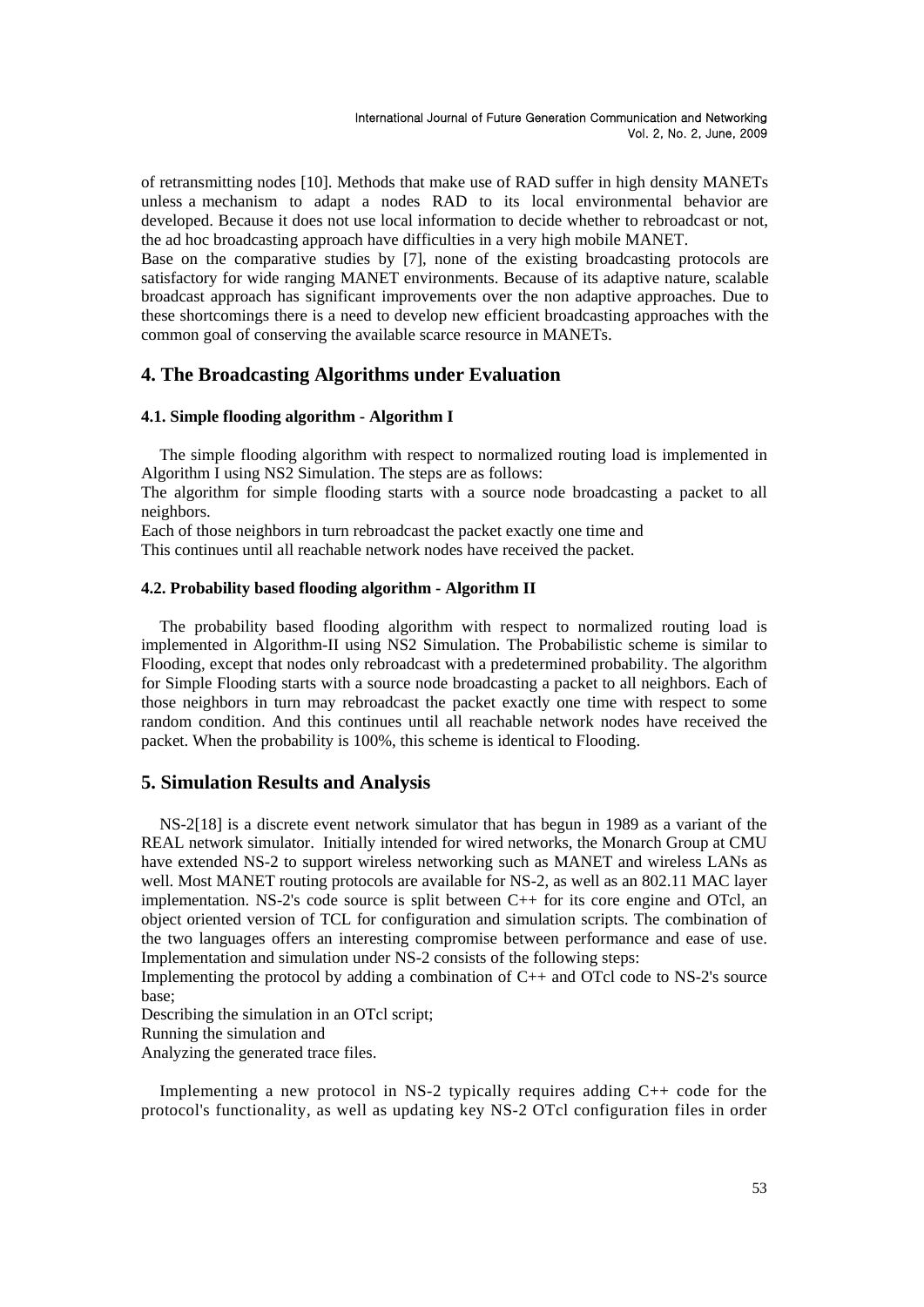for NS -2 to recognize the new protocol and its default parameters. The C++ code also describes which parameters and methods are to be made available for OTcl scripting. The NS-2 architecture follows closely the OSI model. We have adapted the implementation of flooding provided in NS-2 in the context of diffusion in sensor networks.

**Simulation Parameters:** The following list shows some of the important simulation parameters

| 1Mb                                |
|------------------------------------|
| <b>DSDV</b>                        |
| 42                                 |
| $-1$                               |
| 250u (in Micro Seconds)            |
| 20,40,60 80,100,120 meters per sec |
| 50; # 1 to 100                     |
| 50; # 1 to 100                     |
| 0.01                               |
| 0.01                               |
| 250u ;#in Micro Seconds            |
| 100;# in bytes Max 1500            |
| Queue/DropTail / PriQueue          |
| Antenna/Omni Antenna               |
| 50                                 |
|                                    |

The Table.1 shows the normalized routing load of the two algorithms with respect to different velocity of the nodes. Here the total Number of Mobile Node is 24.

| Node      | Routing Load |             |
|-----------|--------------|-------------|
| Speed M/s | Algorithm 1  | Algorithm 2 |
| 20        | 0.09310      | 0.08378     |
| 40        | 0.10043      | 0.09499     |
| 60        | 0.11919      | 0.09608     |
| 80        | 0.12082      | 0.10032     |
| 100       | 0.12280      | 0.10598     |
| 120       | 0.12558      | 0.11089     |

Table 1. Normalized Routing Load

### **5.1. Normalized Routing Load Chart for Simple Flooding Algorithm-Algorithm I**

**Routing load:** The ratio of the number of routing messages propagated by every node in the network and the number of data packets successfully delivered to all destination nodes. In other words, the routing load means the average number of routing messages generated to each data packet successfully delivered to the destination.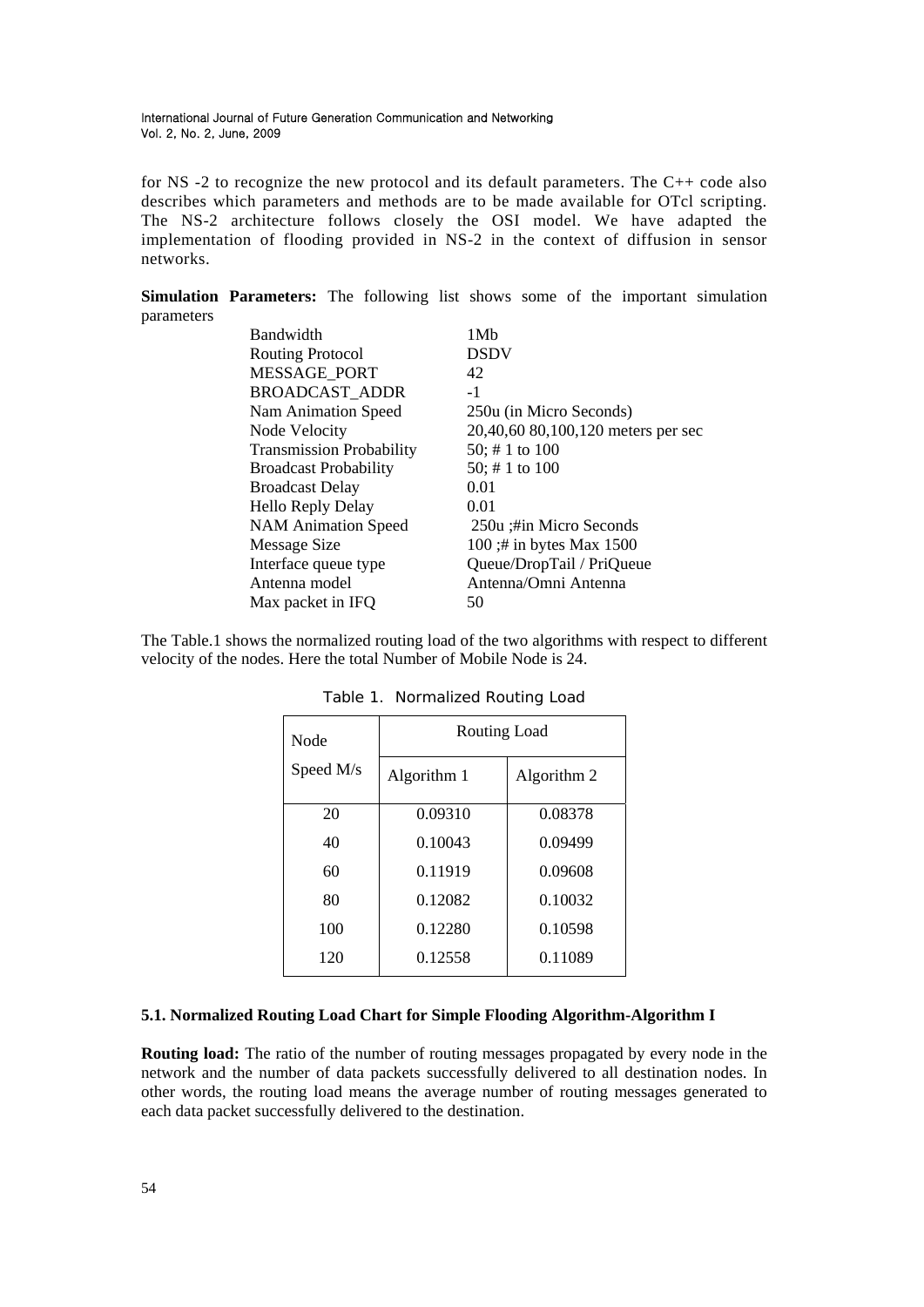The following line charts (Figure.4) shows the normalized routing load chart of the Simple Flooding Algorithm - Algorithm I with respect to different velocity of the nodes.



Figure 4. Normalized Routing Load Chart – Algorithm I

### **5.2 Normalized Routing Load Chart for Probability Based Flooding Algorithm - Algorithm II**

The following line charts (Figure.5) shows the normalized routing load chart of the Probability Based Flooding Algorithm - Algorithm II with respect to different velocity of the Nodes.



Figure 5.Normalized Routing Load Chart – Algorithm II

The following line charts (Figure.6) shows the normalized routing load of the both Simple Flooding Technique in Algorithm I and Probability Based Flooding Technique in Algorithm II with respect to different velocity of the nodes in a combined graph.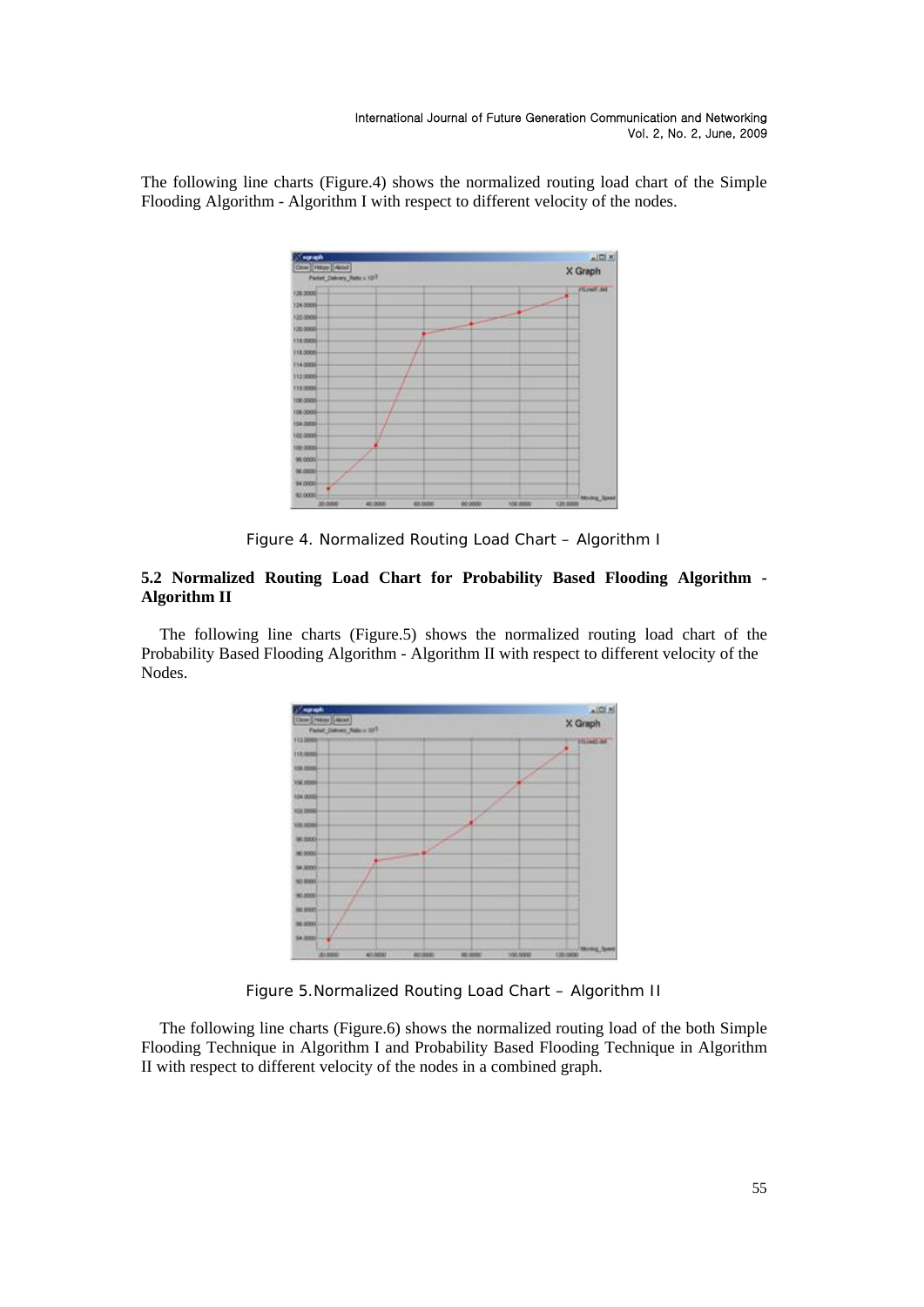

Figure 6. Normalized Routing Load Chart – Algorithm I and Algorithm II

## **6. Conclusions and Future work**

We have evaluated the performance of a single source broadcasting techniques such as simple flooding algorithm and probability based flooding algorithm using simulation. In addition to that we have done the comparative study on existing broadcasting techniques in MANET. It concludes that simple flooding requires each node to rebroadcast all packets. Probability based methods use some basic understanding of the network topology to assign a probability to a node to rebroadcast. Area based methods assume nodes have common transmission distances: a node will rebroadcast only if the rebroadcast will reach sufficient additional coverage area. Neighbor knowledge methods maintain state on their neighborhood via "Hello" packets, which are used in the decision to rebroadcast. Broadcasting is an essential building block of any MANET, so it is imperative to utilize the most efficient broadcast methods possible to ensure a reliable network. This paper has offered an overview on all major broadcasting methods in the literature focusing on their functionalities and shortcomings and, moreover, suggesting improvements for some of them, as appropriate. Due to dynamic change of MANET topology and its scarce resource availability, however, there are no single optimal algorithms available for all relevant scenarios.

Our future work is to evaluate and implement the cluster based broadcasting algorithms and comparative analysis between the single source broadcasting techniques such as simple flooding, probability based and cluster based broadcasting algorithms with respect to metrics of normalized routing load and packet delivery ratio using NS2 simulation. The cluster broadcasting algorithm for mobile ad hoc networks guarantees to deliver the messages from a source node to all the nodes of the network. The nodes are mobile and can move from one place to another. The algorithm adapts itself dynamically to the topology and always gives the least finish time for any particular broadcast. The algorithm focuses on reliable broadcasting. It guarantees to deliver the messages within a bounded time.

### **Acknowledgments**

The author would like to thank Dr.S.N.Subbramanian, Director cum Secretary, Dr.S.Rajalakshmi, Correspondent, Dr.V.P.Arunachalam, Principal, SNS College of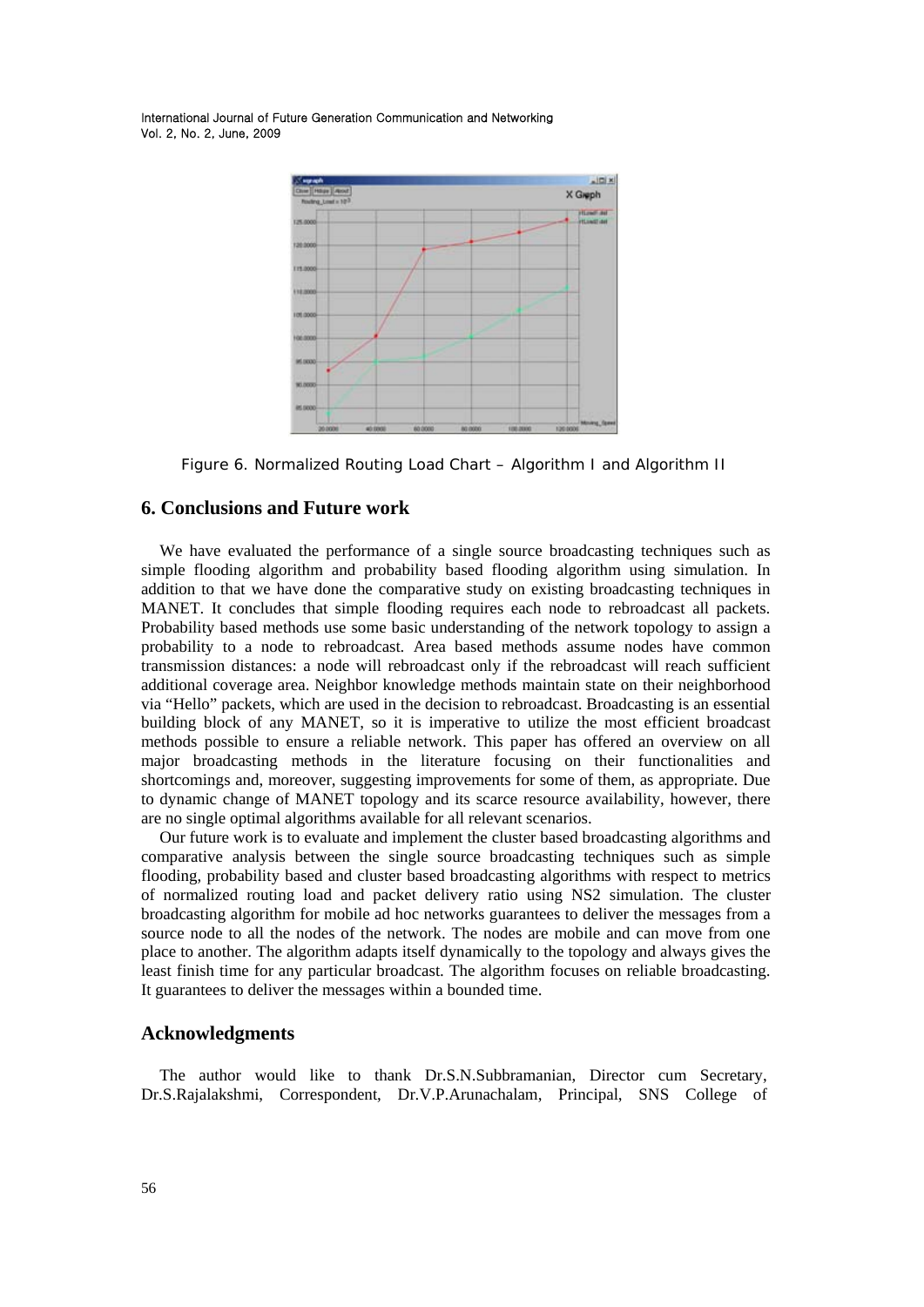Technology, Coimbatore for their motivation and constant encouragement. The author would like to thank Supervisor Dr.V.Palanisamy, Principal, Info Institute of Engineering and Joint Supervisor Dr.K.Duraiswamy, Dean, KSR College of Technology for their valuable input and fruitful discussions.

### **References**

- [1] D. Johnson, D. Maltz and Y. Hu. The Dynamic Source Routing Protocol for Mobile Ad hoc Networks. Internet Draft: draft-ietf-manet-dsr-09.txt, 2003.
- [2] C. Perkins, E. Beldig-Royer and S. Das. Ad hoc on Demand Distance Vector (AODV) Routing. Request for Comments 3561, July 2003.
- [3] Z. Haas and M. Pearlman. The Performance of Query Control Schemes for the Zone Routing Protocol. IEEE/ACM Transactions on Networking, 9(4):427–438, 2001.
- [4] Y. Ko and N. Vaidya. Location-aided Routing (LAR) in Mobile Ad hoc Networks. Proceedings of the ACM/IEEE International Conference on Mobile Computing and Networking (MOBICOM),66-75, 1998.
- [5] Y.-C. Tseng, S.-Y. Ni, and E.-Y. Shih, "Adaptive Approaches to Relieving Broadcast Storms in a Wireless Multihop Mobile Ad Hoc Network," IEEE Trans. Computers, vol. 52, no. 5, pp. 545-557, May2003.
- [6] I.S.Committee.Wireless LAN Medium ACCESS CONTROL (MAC) and Physical Layer Specifications. IEEE 802.11 Standards. IEEE, New York, ISBN 1559379359, 1997.
- [7] B. Williams and T. Camp. Comparison of Broadcasting Techniques for Mobile Ad hoc Networks. In Proceedings of the ACM Symposium on Mobile Ad Hoc Networking and Computing (MOBIHOC), 194–205, 2002.
- [8] C. Ho, K. Obraczka, G. Tsudik and K. Viswanath. Flooding for Reliable Multicast in Multi-hop Ad hoc Networks. International Workshop in Discrete Algorithms and Methods for Mobile Computing and Communication, 64–71, 1999.
- [9] J. Jetcheva, Y. Hu, D. Maltz and D. Johnson. A Simple Protocol for Multicast and Broadcast in Mobile Ad hoc Networks. Internet Draft, draft- ietf-manet-simple-mbcast-01.txt, 2001.
- [10] S. Ni, Y. Tseng, Y. Chen and J. Sheu. The Broadcast Storm Problem in a Mobile Ad hoc Network. International Workshop on Mobile Computing and Networks, 151–162, 1999.
- [11] H. Lim and C. Kim. Multicast Tree Construction and Flooding in Wireless Ad hoc Networks. In Proceedings of the ACM International Work- shop on Modeling, Analysis and Simulation of Wireless and Mobile Systems (MSWIM), 2000.
- [12] W. Peng and X. Lu. Efficient Broadcast in Mobile Ad hoc Networks using Connected Dominating Sets. Journal of Software, 1999.
- [13] W. Peng and X. Lu. On the Reduction of Broadcast Redundancy in Mobile Ad hoc Networks. In Proceedings of MOBIHOC, 2000.
- [14] W. Peng and X. Lu. AHBP: An Efficient Broadcast Protocol for Mobile Ad hoc Networks. Journal of Science and Technology, 2002.
- [15] J. Sucec and I. Marsic. An Efficient Distributed Network-wide Broadcast Algorithm for Mobile Ad hoc Networks. CAIP Technical Report 248 - Rutgers University, September 2000.
- [16] M. Gerla and J. T. Tsai. Multicluster, Mobile, Multimedia Radio Network. ACM-Baltzer Journal of Wireless Networks, 1(3):255–265, 1995.
- [17] S. Alagar, S. Venkatesan, and J. Cleveland. Reliable Broadcast in Mobile Wireless Networks. In Military Communications Conference, MILCOM Conference Record, 1:236-240, 1995.
- [18] Marc Greis.NS2 Tutorial presentation in the website,www.isi.edu/nsnam/ns/tutorial/ nsindex.html
- [19] R.Purtoosi, H.Taheri, A.Mohammadi and F.Foroozan, "Effect of Connectivity and Mobility on the Performance of Stability-Based Clustering Algorithm for Ad Hoc Wireless Networks", The IFIP and IEEE International Conference on Wireless and Optical Communications Networks (WOCN), Dubai, UAE, March 2005.